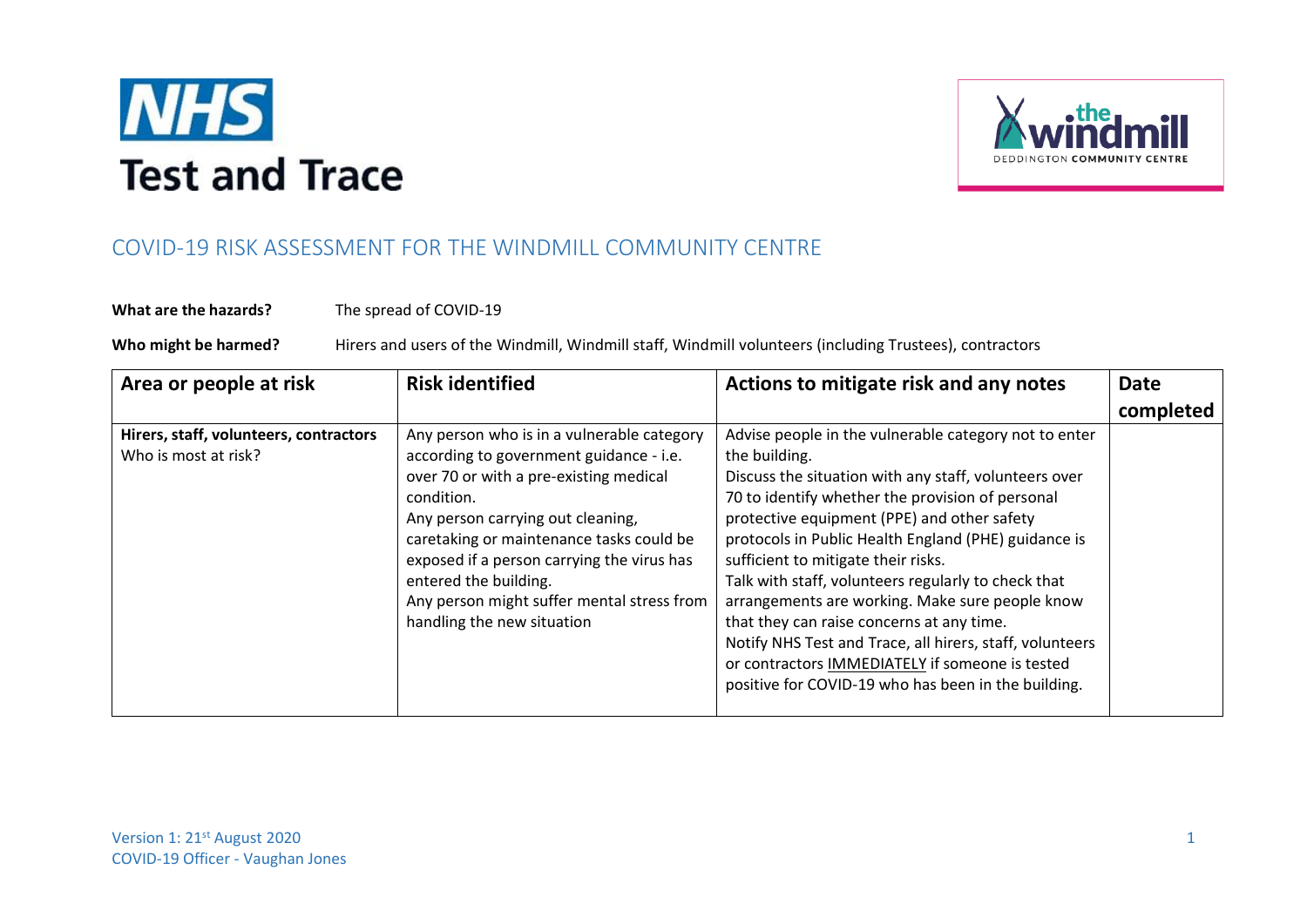| Area or people at risk                                                                                                                | <b>Risk identified</b>                                                                                                                                                                                                                                              | Actions to mitigate risk and any notes                                                                                                                                                                                                                                                                                                                                                                                                                                                                                                                                       | <b>Date</b> |
|---------------------------------------------------------------------------------------------------------------------------------------|---------------------------------------------------------------------------------------------------------------------------------------------------------------------------------------------------------------------------------------------------------------------|------------------------------------------------------------------------------------------------------------------------------------------------------------------------------------------------------------------------------------------------------------------------------------------------------------------------------------------------------------------------------------------------------------------------------------------------------------------------------------------------------------------------------------------------------------------------------|-------------|
|                                                                                                                                       |                                                                                                                                                                                                                                                                     |                                                                                                                                                                                                                                                                                                                                                                                                                                                                                                                                                                              | completed   |
| Hirers, staff, volunteers, contractors<br>What activity or task is most likely to<br>cause transmission of the virus?                 | Cleaning and touching surfaces infected by<br>people carrying the virus.<br>Disposing of rubbish containing tissues and<br>cleaning cloths.<br>Deep cleaning the building if someone with<br>the virus has been on the premises.<br>Occasional contractors on site. | Put up safety guidance signs at the main entrance and<br>throughout the building warning people to <b>STAY AT</b><br>HOME if they have any COVID-19 symptoms.<br>Provide staff, volunteers with appropriate PPE and<br>give guidance on which cleaning tasks to prioritise<br>and how to clean frequent touch points and surfaces<br>most effectively.<br>Advise staff, volunteers to wash outer clothes after<br>any cleaning duties.<br>Insist that contractors provide and wear their own<br>PPE.                                                                         |             |
| <b>Outside areas</b><br>Car park and pathways around the<br>building                                                                  | Social distancing difficult when car park is<br>congested and people - particularly parents<br>- are congregating immediately outside the<br>main entrance to pick up their children.<br>People dropping tissues and other rubbish.                                 | Ask people to maintain 2 metres distancing outside<br>the main entrance and not litter.<br>Ask cleaning staff to keep main entrance and<br>pathways around the building clear of all rubbish.                                                                                                                                                                                                                                                                                                                                                                                |             |
| 'Pinch points' in the building<br>Including main entrance, entrance<br>lobby, corridors, toilet areas, kitchen,<br>stairs and landing | Busy confined areas where 2 metre social<br>distancing is difficult or impossible.<br>Door handles, light switches and other<br>frequent touch points.                                                                                                              | Require the compulsory wearing of masks in all the<br>confined communal areas identified.<br>Put up safety guidance signs asking people to take<br>turns to use toilet corridors, stairs, main entrance etc.<br>'one at a time'.<br>Provide hand sanitiser by the main entrance and<br>regularly check levels.<br>Remove tables and chairs from entrance lobby to<br>discourage people from congregating there.<br>Encourage people to wash their hands often.<br>Clean frequent touch points regularly and thoroughly.<br>Provide more bins throughout and empty regularly. |             |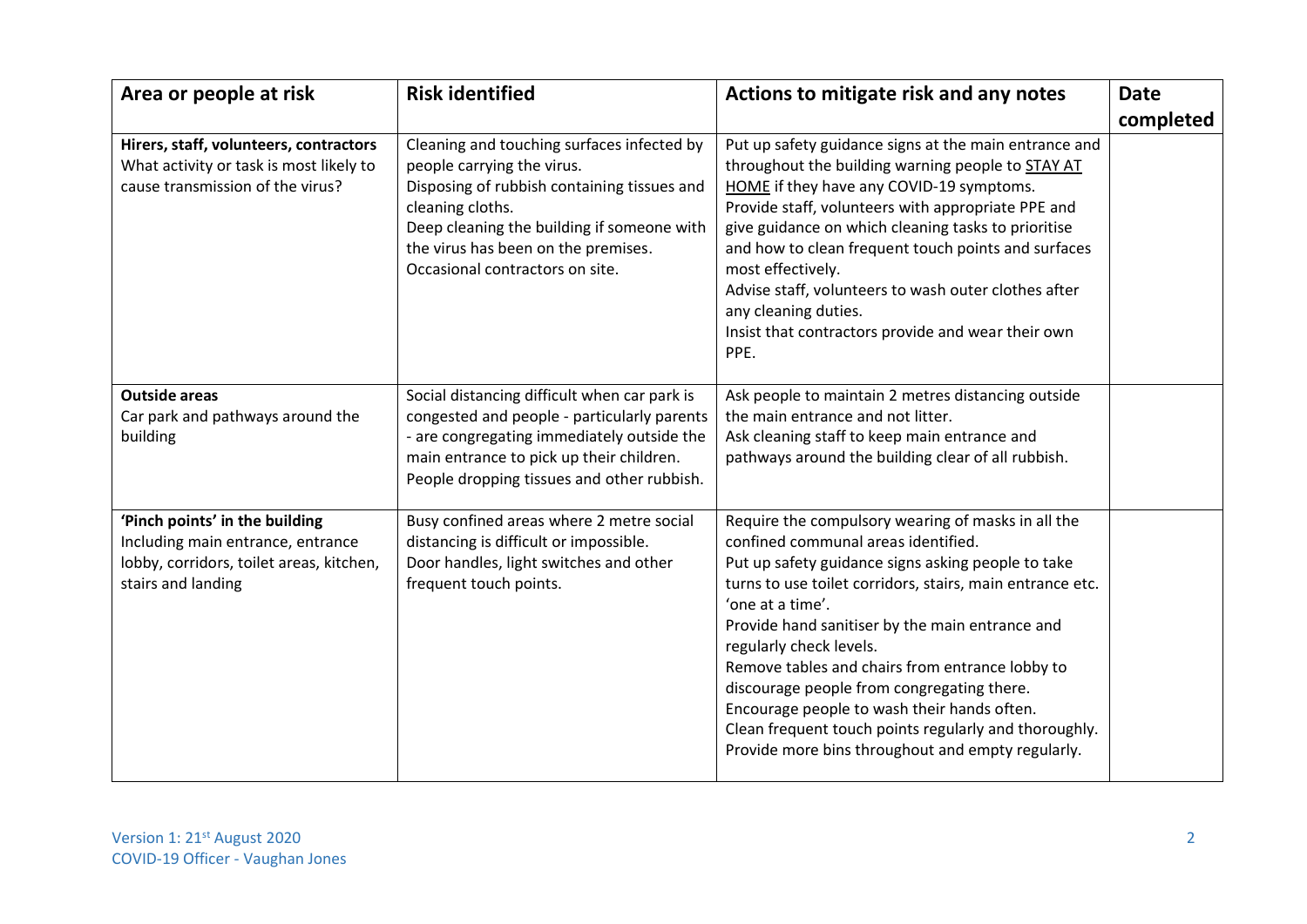| Area or people at risk                              | <b>Risk identified</b>                                                                                                                   | Actions to mitigate risk and any notes                                                                                                                                                                                                                                                                                                                                                                                                  | <b>Date</b> |
|-----------------------------------------------------|------------------------------------------------------------------------------------------------------------------------------------------|-----------------------------------------------------------------------------------------------------------------------------------------------------------------------------------------------------------------------------------------------------------------------------------------------------------------------------------------------------------------------------------------------------------------------------------------|-------------|
|                                                     |                                                                                                                                          |                                                                                                                                                                                                                                                                                                                                                                                                                                         | completed   |
| <b>Toilets</b><br>Including upstairs and downstairs | Social distancing difficult.<br>Surfaces such as door handles, toilet seats<br>and basins etc. in frequent use.                          | Require hirer to control numbers accessing toilets at<br>one time. Institute 'one in, one out' policy.<br>Require hirer to make sure all frequent touch points<br>and surfaces are wiped down before and after use.<br>Fix main doors to downstairs toilets open to reduce<br>touch points.<br>Ensure soap, paper towels and toilet paper are<br>regularly replenished, and hirer knows where to<br>access for restocking if necessary. |             |
| <b>Main Hall</b><br>Including stage                 | Door handles, light and heater switches<br>and other frequent touch points.<br>Tables, chairs and other equipment                        | Require hirer to make sure all frequent touch points<br>and surfaces are wiped down before and after use.<br>Organise regular cleaning timetable for staff.                                                                                                                                                                                                                                                                             |             |
| COVID-19 maximum capacity - 30                      | including badminton, soft play, curtains,<br>stage lights etc.<br>Maintaining social distancing - particularly<br>with younger children. | Put up safety guidance signs and encourage hirers to<br>observe social distancing and regularly wash hands.                                                                                                                                                                                                                                                                                                                             |             |
| <b>Clifton Room</b>                                 | Door handles, light switches and other<br>frequent touch points.                                                                         | Require hirer to make sure all frequent touch points<br>and surfaces are wiped down before and after use.                                                                                                                                                                                                                                                                                                                               |             |
| COVID-19 maximum capacity - 8                       | Tables, chairs and AV equipment<br>Maintaining social distancing.                                                                        | Organise regular cleaning timetable for staff.<br>Put up safety guidance signs and encourage hirers to<br>observe social distancing and regularly wash hands.                                                                                                                                                                                                                                                                           |             |
| <b>Deddington Studio</b>                            | Door handles, light switches and other<br>frequent touch points.                                                                         | Require hirer to make sure all frequent touch points<br>and surfaces are wiped down before and after use.                                                                                                                                                                                                                                                                                                                               |             |
| COVID-19 maximum capacity - 20                      | Tables, chairs and other equipment.<br>Maintaining social distancing.                                                                    | Organise regular cleaning timetable for staff.<br>Put up safety guidance signs and encourage hirers to<br>observe social distancing and regularly wash hands.                                                                                                                                                                                                                                                                           |             |